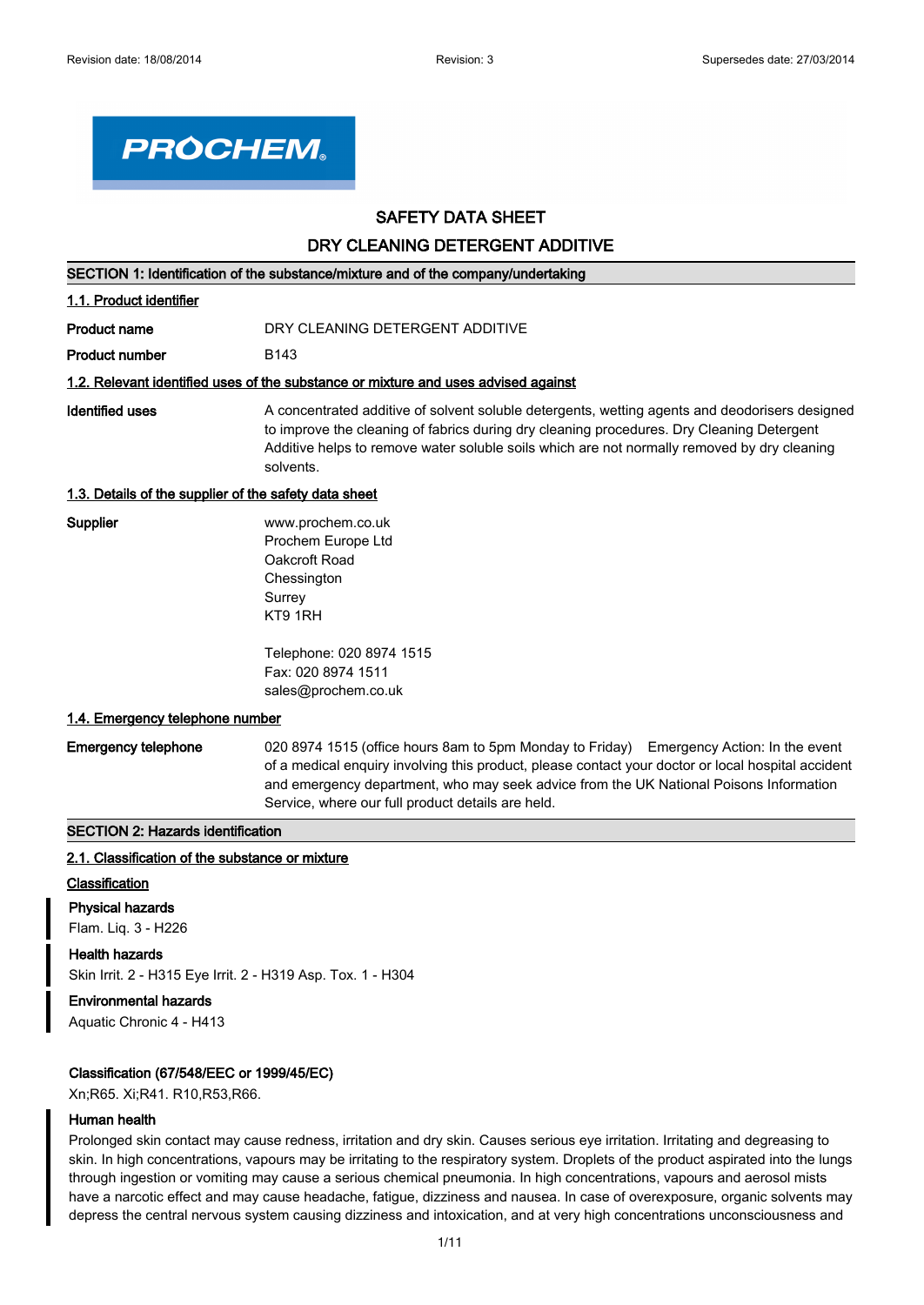# department of central nervous system causing dizziness and into a system concentration of  $\alpha$  and  $\alpha$  and at very high concentrations unconsciousness and at very high concentration of  $\alpha$

death. See Section 11 for additional information on health hazards.

### **Environmental**

The product contains a substance which may cause long-term adverse effects in the aquatic environment. The product contains volatile organic compounds (VOCs) which have a photochemical ozone creation potential.

### **Physicochemical**

Flammable/combustible materials. The product may form explosive vapours/air mixtures even at normal room temperatures. Vapours are heavier than air and may travel along the floor and accumulate in the bottom of containers. Vapours may be ignited by a spark, a hot surface or an ember.

# **2.2. Label elements**

| Pictogram                              |                                                                                                                                                    |  |
|----------------------------------------|----------------------------------------------------------------------------------------------------------------------------------------------------|--|
|                                        |                                                                                                                                                    |  |
|                                        |                                                                                                                                                    |  |
|                                        |                                                                                                                                                    |  |
| Signal word                            | Danger                                                                                                                                             |  |
| <b>Hazard statements</b>               |                                                                                                                                                    |  |
|                                        | H226 Flammable liquid and vapour.                                                                                                                  |  |
|                                        | H304 May be fatal if swallowed and enters airways.                                                                                                 |  |
|                                        | H413 May cause long lasting harmful effects to aquatic life.                                                                                       |  |
|                                        | H315 Causes skin irritation.                                                                                                                       |  |
|                                        | H319 Causes serious eye irritation.                                                                                                                |  |
| <b>Precautionary statements</b>        |                                                                                                                                                    |  |
|                                        | P102 Keep out of reach of children.                                                                                                                |  |
|                                        | P210 Keep away from heat, hot surfaces, sparks, open flames and other ignition sources. No                                                         |  |
|                                        | smoking.                                                                                                                                           |  |
|                                        | P280 Wear protective gloves/protective clothing/eye protection/face protection.                                                                    |  |
| P273 Avoid release to the environment. |                                                                                                                                                    |  |
|                                        | P331 Do NOT induce vomiting.                                                                                                                       |  |
|                                        | P301+P310 IF SWALLOWED: Immediately call a POISON CENTER/doctor.                                                                                   |  |
|                                        | P305+P351+P338 IF IN EYES: Rinse cautiously with water for several minutes. Remove<br>contact lenses, if present and easy to do. Continue rinsing. |  |
|                                        | P337+P313 If eye irritation persists: Get medical advice/attention.                                                                                |  |
|                                        | P501 Dispose of contents / container in accordance with local / regional / national / international<br>regulations.                                |  |
| Contains                               | Hydrocarbons, C11-C12, isoalkanes, <2% aromatics                                                                                                   |  |
| Detergent labelling                    | $\geq$ 30% aliphatic hydrocarbons, 5 - < 15% anionic surfactants, < 5% perfumes, Contains d-<br>Limonene, Citral, Linalool, Cinnamal, Geraniol     |  |
| Supplementary precautionary statements |                                                                                                                                                    |  |
|                                        | P403+P235 Store in a well-ventilated place. Keep cool.                                                                                             |  |
| 2.3. Other hazards                     |                                                                                                                                                    |  |

See section 8 for details of exposure limits.

**SECTION 3: Composition/information on ingredients**

# **3.2. Mixtures**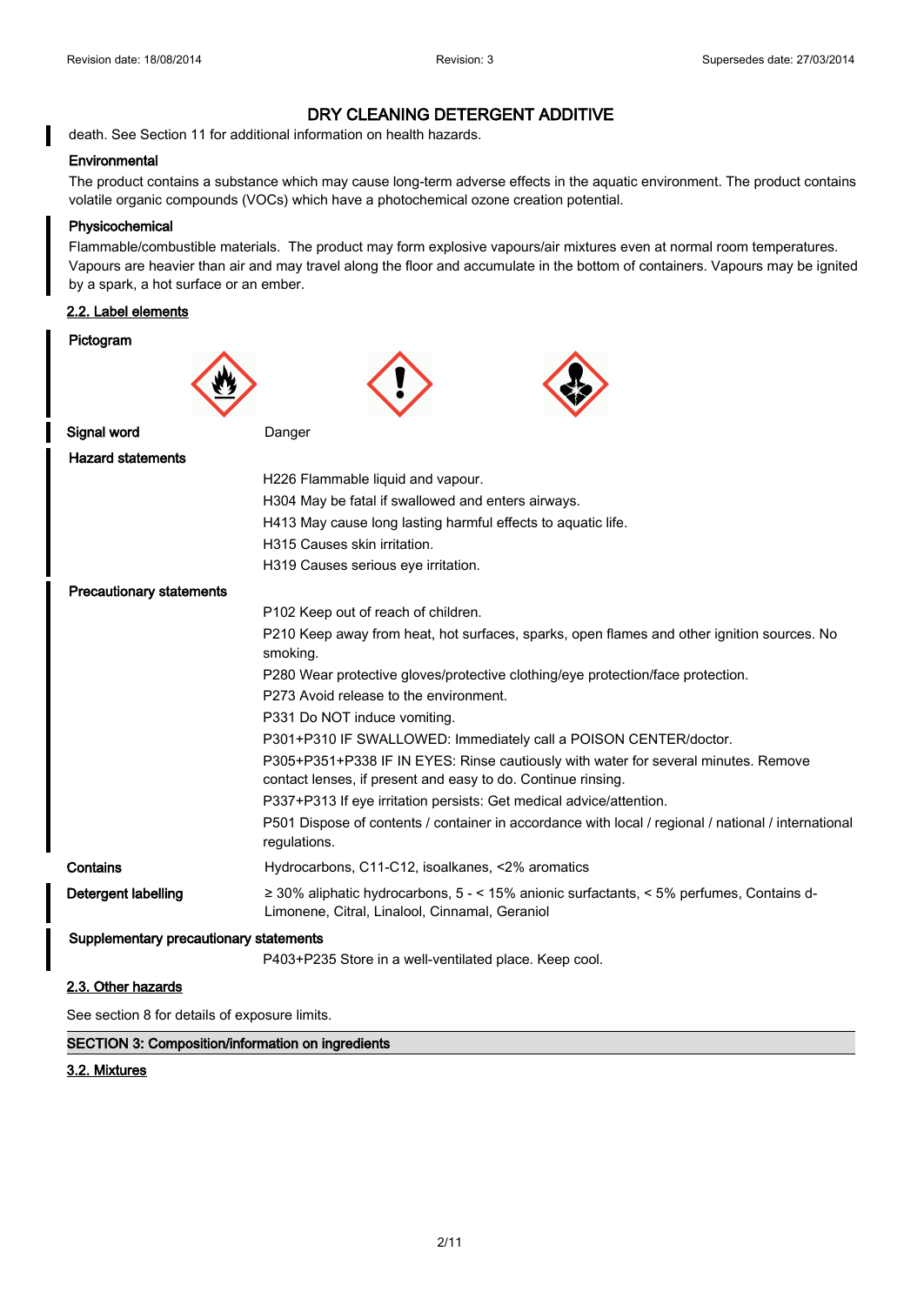| Hydrocarbons, C11-C12, isoalkanes, <2% aromatics                                   |                                                  | 60-100%  |
|------------------------------------------------------------------------------------|--------------------------------------------------|----------|
| <b>CAS number: 64741-65-7 EC number: 918-167-1</b>                                 | REACH registration number: 01-2119472146-39-0001 |          |
| Classification                                                                     | Classification (67/548/EEC or 1999/45/EC)        |          |
| Flam. Liq. 3 - H226                                                                | Xn; R65. R53, R66.                               |          |
| Asp. Tox. 1 - H304                                                                 |                                                  |          |
| Aquatic Chronic 4 - H413                                                           |                                                  |          |
| Docusate sodium                                                                    |                                                  | 10-30%   |
| <b>CAS number: 577-11-7 EC number: 204-007-1</b>                                   |                                                  |          |
| Classification                                                                     | Classification (67/548/EEC or 1999/45/EC)        |          |
| Acute Tox. 4 - H302                                                                | Xi:R38,R41. R10.                                 |          |
| Skin Irrit. 2 - H315                                                               |                                                  |          |
| Eye Irrit. 2 - H319                                                                |                                                  |          |
| Ethanol                                                                            |                                                  | $1 - 5%$ |
| <b>CAS number: 64-17-5 EC number: 200-578-6</b>                                    |                                                  |          |
| Classification                                                                     | Classification (67/548/EEC or 1999/45/EC)        |          |
| Flam. Liq. 2 - H225                                                                | F:R11                                            |          |
| Eye Irrit. 2 - H319                                                                |                                                  |          |
| The Full Text for all R-Phrases and Hazard Statements are Displayed in Section 16. |                                                  |          |

### **SECTION 4: First aid measures**

### **4.1. Description of first aid measures**

### **General information**

CAUTION! First aid personnel must be aware of own risk during rescue! Remove affected person from source of contamination. Keep affected person away from heat, sparks and flames. Keep the affected person warm and at rest. Get prompt medical attention.

# **Inhalation**

Move affected person to fresh air at once. If breathing stops, provide artificial respiration. When breathing is difficult, properly trained personnel may assist affected person by administering oxygen. Keep affected person warm and at rest. Get medical attention immediately.

### **Ingestion**

Get medical attention immediately. Rinse mouth thoroughly with water. Give plenty of water to drink. Get medical attention. Show this Safety Data Sheet to the medical personnel. Do not induce vomiting. If vomiting occurs, the head should be kept low so that vomit does not enter the lungs. Get medical attention.

### **Skin contact**

Remove affected person from source of contamination. Remove contaminated clothing immediately and wash skin with soap and water. Get medical attention if any discomfort continues.

### **Eye contact**

Promptly wash eyes with plenty of water while lifting the eye lids. Continue to rinse for at least 15 minutes and get medical attention. May cause permanent damage if eye is not immediately irrigated.

# **4.2. Most important symptoms and effects, both acute and delayed**

### **General information**

If adverse symptoms develop as described the casualty should be transferred to hospital as soon as possible.

# **Inhalation**

Irritation of nose, throat and airway. Vapours may cause headache, fatigue, dizziness and nausea. In high concentrations, vapours are anaesthetic and may cause headache, fatigue, dizziness and central nervous system effects. In case of overexposure, organic solvents may depress the central nervous system causing dizziness and intoxication, and at very high concentrations unconsciousness and death.

#### **Ingestion**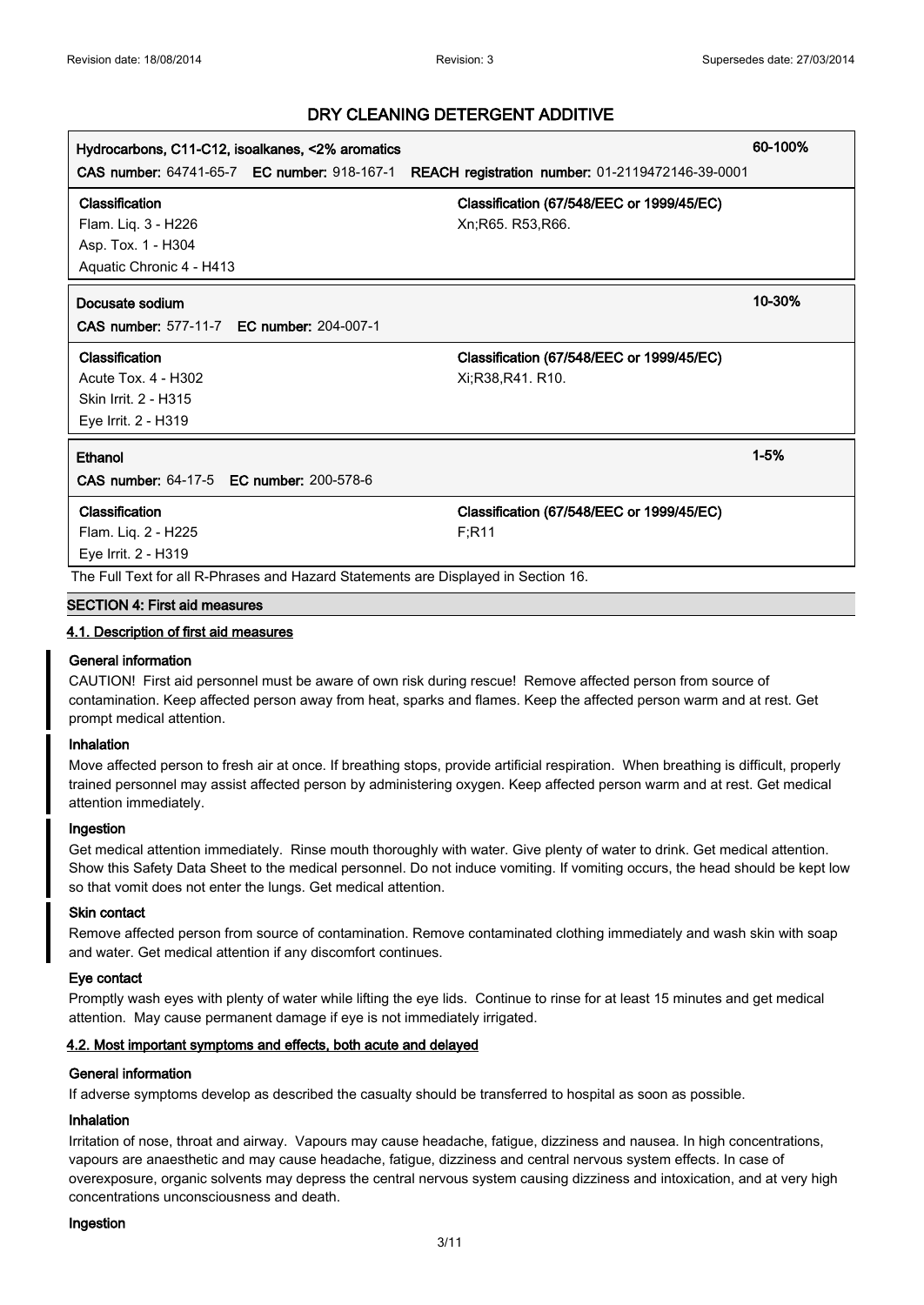May cause stomach pain or vomiting. Drowsiness, dizziness, disorientation, vertigo. Ingestion of large amounts may cause unconsciousness. Central nervous system depression.

### **Skin contact**

Skin irritation. Prolonged or repeated contact with skin may cause irritation, redness and dermatitis.

# **Eye contact**

Irritating and may cause redness and pain. May cause blurred vision and serious eye damage.

# **4.3. Indication of any immediate medical attention and special treatment needed**

### **Notes for the doctor**

No recommendation given, but first aid may still be required in case of accidental exposure, inhalation or ingestion of this chemical. If in doubt, GET MEDICAL ATTENTION PROMPTLY!

### **SECTION 5: Firefighting measures**

### **5.1. Extinguishing media**

# **Suitable extinguishing media**

Extinguish with the following media: Water spray, fog or mist. Foam, carbon dioxide or dry powder. Dry chemicals, sand, dolomite etc.

### **Unsuitable extinguishing media**

Do not use water jet as an extinguisher, as this will spread the fire.

### **5.2. Special hazards arising from the substance or mixture**

### **Specific hazards**

The product is flammable. Solvent vapours may form explosive mixtures with air. Vapours are heavier than air and may spread near ground and travel a considerable distance to a source of ignition and flash back. May ignite at high temperature. Containers can burst violently or explode when heated, due to excessive pressure build-up. Vapours may be ignited by a spark, a hot surface or an ember.

# **Hazardous combustion products**

Thermal decomposition or combustion products may include the following substances: Oxides of carbon.

# **5.3. Advice for firefighters**

# **Protective actions during firefighting**

Fight fire from safe distance or protected location. Containers close to fire should be removed or cooled with water. Move containers from fire area if it can be done without risk. Cool containers exposed to flames with water until well after the fire is out. Water spray should be used to cool containers. Be aware of risk of fire re-starting, and risk of explosion. Control run-off water by containing and keeping it out of sewers and watercourses. If risk of water pollution occurs, notify appropriate authorities.

### **Special protective equipment for firefighters**

Wear positive-pressure self-contained breathing apparatus (SCBA) and appropriate protective clothing.

### **SECTION 6: Accidental release measures**

# **6.1. Personal precautions, protective equipment and emergency procedures**

# **Personal precautions**

Avoid inhalation of vapours and contact with skin and eyes. Eliminate all sources of ignition. Follow precautions for safe handling described in this safety data sheet. Wear protective clothing as described in Section 8 of this safety data sheet. Use suitable respiratory protection if ventilation is inadequate. Take precautionary measures against static discharges. In case of spills, beware of slippery floors and surfaces.

# **6.2. Environmental precautions**

# **Environmental precautions**

Avoid the spillage or runoff entering drains, sewers or watercourses. Avoid or minimise the creation of any environmental contamination. Spillages or uncontrolled discharges into watercourses must be reported immediately to the Environmental Agency or other appropriate regulatory body. To prevent release, place container with damaged side up. Contain spillage with sand, earth or other suitable non-combustible material. Collect and dispose of spillage as indicated in Section 13.

# **6.3. Methods and material for containment and cleaning up**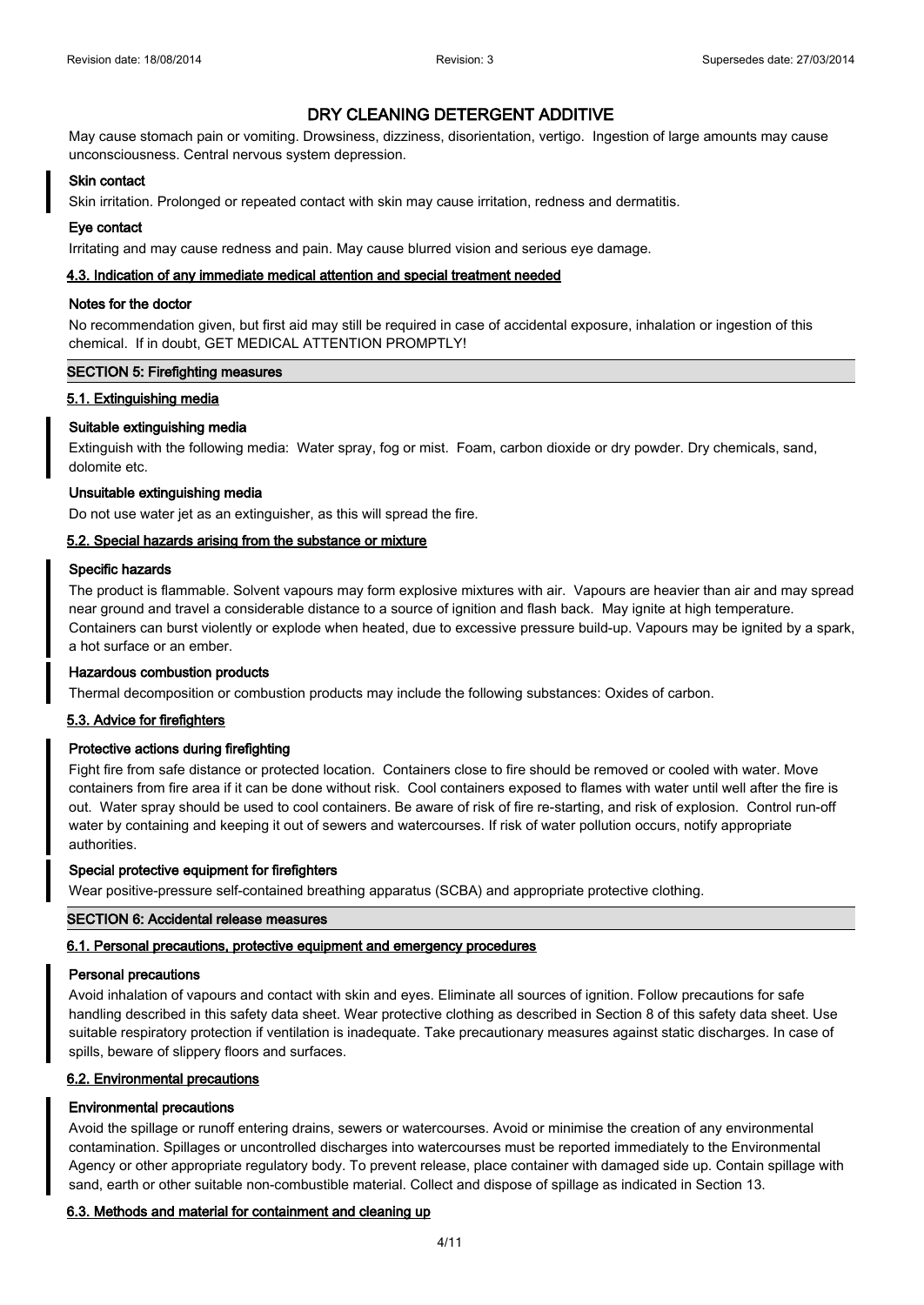### **Methods for cleaning up**

Ventilate well, stop flow of gas or liquid if possible. Remove ignition sources. Do not allow chemical to enter confined spaces such as sewers due to explosion risk. Sewers designed to preclude formation of explosive concentrations of vapour may be permitted. Extinguish all ignition sources. Avoid sparks, flames, heat and smoking. Ventilate. Remove sources of ignition. Stop leak if possible without risk. Small Spillages: Leave small quantities to evaporate, if safe to do so. Do not allow material to enter confined spaces, due to the risk of explosion. Large Spillages: Contain and absorb spillage with sand, earth or other noncombustible material. Collect and place in suitable waste disposal containers and seal securely. Label the containers containing waste and contaminated materials and remove from the area as soon as possible. Flush contaminated area with plenty of water. Should be prevented from entering drains. Containers with collected spillage must be properly labelled with correct contents and hazard symbol. Label the containers containing waste and contaminated materials and remove from the area as soon as possible. Spillage may be stored as chemical waste in approved area. Clean-up personnel should use respiratory and/or liquid contact protection. Wash thoroughly after dealing with a spillage.

### **6.4. Reference to other sections**

### **Reference to other sections**

Wear protective clothing as described in Section 8 of this safety data sheet. See Section 11 for additional information on health hazards. Collect and dispose of spillage as indicated in Section 13.

### **SECTION 7: Handling and storage**

### **7.1. Precautions for safe handling**

### **Usage precautions**

Keep away from heat, sparks and open flame. Avoid spilling. Avoid contact with skin and eyes. Observe occupational exposure limits and minimise the risk of inhalation of vapours and mist. Use mechanical ventilation in case of handling which causes formation of vapours. Always wear an approved organic solvent cartridge mask when applying this product. Wear suitable protective equipment for prolonged exposure and/or high concentrations of vapours, spray or mist. Do not use in confined spaces without adequate ventilation and/or respirator. Static electricity and formation of sparks must be prevented. Do not eat, drink or smoke when using the product.

# **7.2. Conditions for safe storage, including any incompatibilities**

### **Storage precautions**

Flammable/combustible materials. Keep away from oxidising materials, heat and flames. Store in tightly-closed, original container in a dry, cool and well-ventilated place. May attack some plastics, rubber and coatings. Take precautionary measures against static discharges. Do not store near heat sources or expose to high temperatures. Protect from freezing and direct sunlight. Keep away from food, drink and animal feeding stuffs.

### **Storage class**

Flammable liquid storage.

### **7.3. Specific end use(s)**

# **Specific end use(s)**

The identified uses for this product are detailed in Section 1.2.

### **SECTION 8: Exposure Controls/personal protection**

### **8.1. Control parameters**

**Occupational exposure limits**

### **Hydrocarbons, C11-C12, isoalkanes, <2% aromatics**

Long-term exposure limit (8-hour TWA): SUP 150 ppm 1000 mg/m3 SUP = Supplier's recommendation.

### **Ethanol**

Long-term exposure limit (8-hour TWA): WEL 1000 ppm 1920 mg/m3 Short-term exposure limit (15-minute): WEL

WEL = Workplace Exposure Limit

### **Ingredient comments**

SUP = Supplier's recommendation.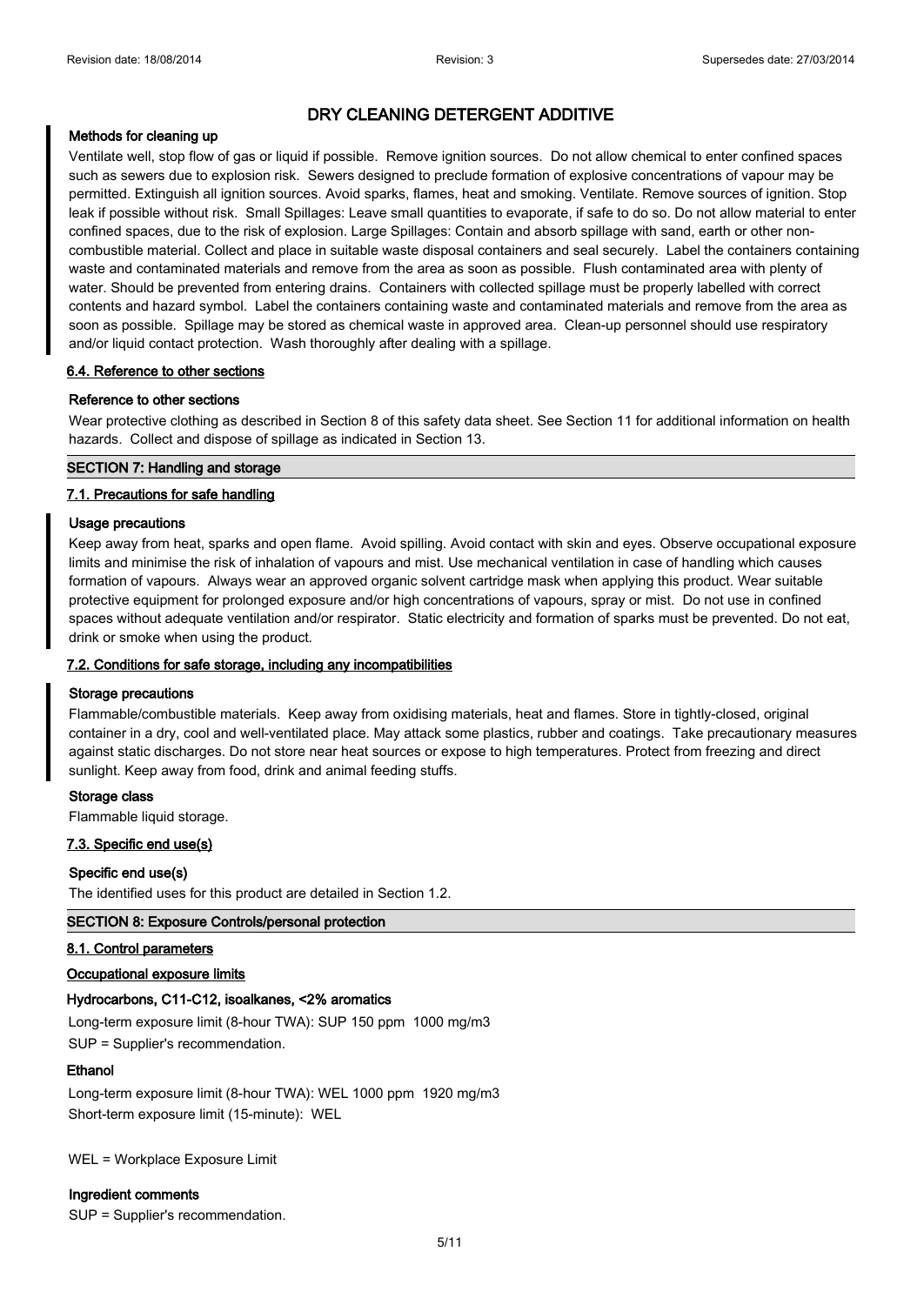# **8.2. Exposure controls**

# **Protective equipment**







### **Appropriate engineering controls**

Provide adequate general and local exhaust ventilation. Observe any occupational exposure limits for the product or ingredients. All handling should only take place in well-ventilated areas. Use explosion-proof general and local exhaust ventilation.

### **Eye/face protection**

Eyewear complying with an approved standard should be worn if a risk assessment indicates eye contact is possible. The following protection should be worn: Chemical splash goggles.

#### **Hand protection**

Chemical-resistant, impervious gloves complying with an approved standard should be worn if a risk assessment indicates skin contact is possible. Solvent resistant nitrile gloves are recommended. Protective gloves should be inspected for wear before use and replaced regularly in accordance with the manufacturers specifications.

#### **Other skin and body protection**

Wear appropriate clothing to prevent any possibility of liquid contact and repeated or prolonged vapour contact.

#### **Hygiene measures**

Do not smoke in work area. Wash hands at the end of each work shift and before eating, smoking and using the toilet. Promptly remove any clothing that becomes contaminated. When using do not eat, drink or smoke.

#### **Respiratory protection**

Always wear an approved organic solvent cartridge mask when applying this product. Chemical respirator with specific cartridge providing protection against the compound of concern. If ventilation is inadequate, suitable respiratory protection must be worn. Change filters frequently. Consult instructions before use.

### **SECTION 9: Physical and Chemical Properties**

### **9.1. Information on basic physical and chemical properties**

### **Appearance**

Clear liquid. Solvent.

**Colour**

Colourless.

# **Odour**

Lemon. Floral

**Odour threshold** Not determined.

**pH** Not applicable.

**Melting point**

Not determined.

**Initial boiling point and range** Not determined.

**Flash point** 34.5°C CC (Closed cup).

**Evaporation rate**

Not determined.

**Other flammability**

Flammable/combustible materials.

**Vapour pressure**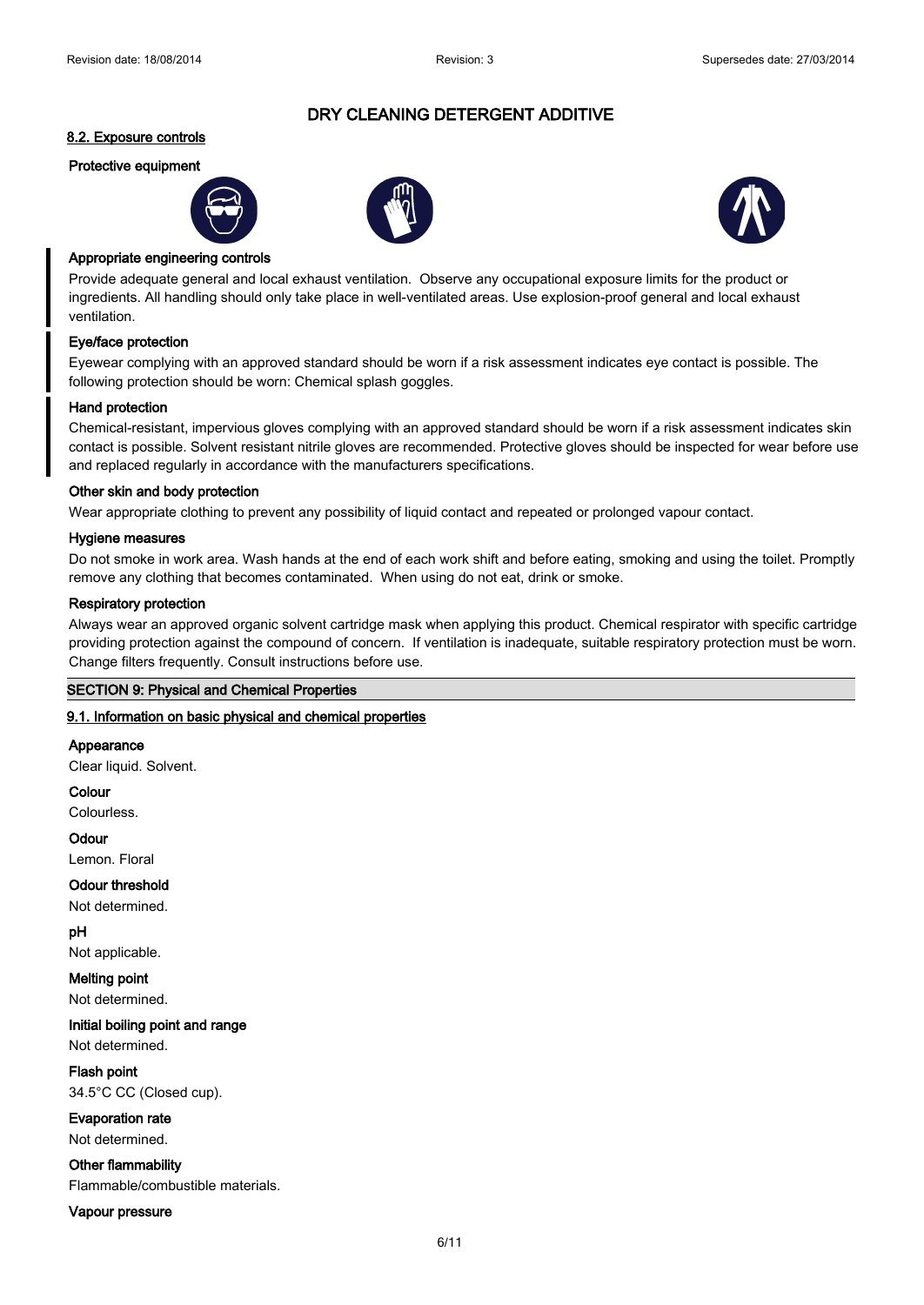### Not determined.

**Vapour density**

Not determined.

# **Relative density**

0.793

### **Solubility(ies)**

Insoluble in water. Soluble in the following materials: Hydrocarbons.

# **Partition coefficient**

Not determined.

# **Auto-ignition temperature**

Not determined.

# **Decomposition Temperature**

Not determined.

### **Viscosity**

Not determined.

# **Explosive properties**

Not applicable.

# **Oxidising properties**

Not applicable.

# **9.2. Other information**

# **Other information**

None.

# **SECTION 10: Stability and reactivity**

### **10.1. Reactivity**

The following materials may react with the product: Strong oxidising agents.

# **10.2. Chemical stability**

### **Stability**

Stable at normal ambient temperatures and when used as recommended.

### **10.3. Possibility of hazardous reactions**

The following materials may react with the product: Strong oxidising agents. Acids. Alkalis.

### **10.4. Conditions to avoid**

Avoid heat, flames and other sources of ignition. Avoid contact with strong oxidising agents. Avoid contact with acids.

### **10.5. Incompatible materials**

**Materials to avoid** Strong oxidising agents.

### **10.6. Hazardous decomposition products**

Thermal decomposition or combustion products may include the following substances: Oxides of carbon.

### **SECTION 11: Toxicological information**

### **11.1. Information on toxicological effects**

### **Toxicological effects**

Gas or vapour in high concentrations may irritate the respiratory system. Vapour may affect central nervous system. Symptoms following overexposure may include the following: Headache. Nausea, vomiting. Intoxication. May cause discomfort.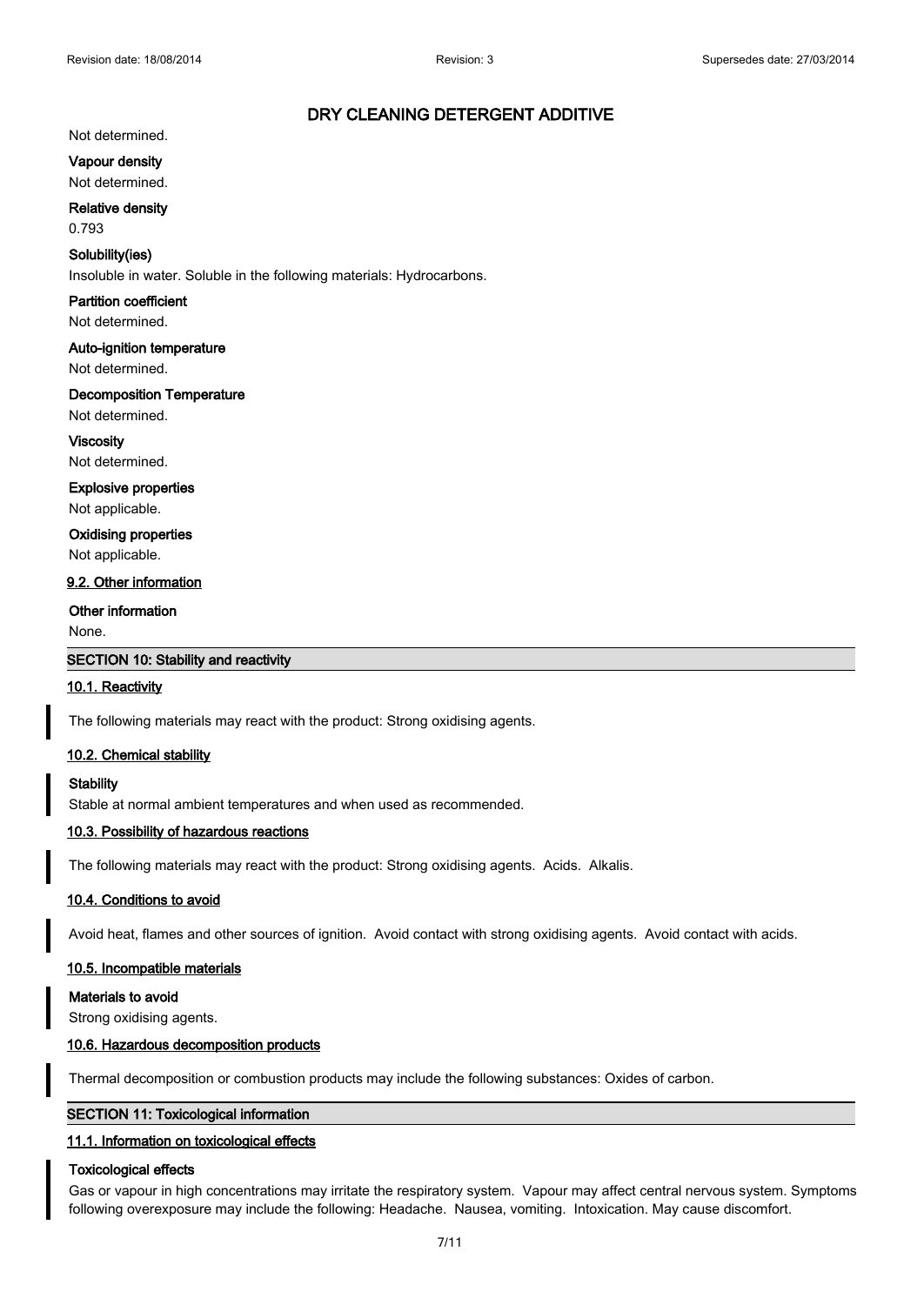# **EXECUTE OUT INCLUDE THE FOLLOWING DETERGENT ADDITIVE.** The following over the following. In the following of the following. In the following of the following. In the following of the following of the following of the foll

Prolonged inhalation of high concentrations may damage respiratory system. Aspiration hazard if swallowed. Entry into the lungs following ingestion or vomiting may cause chemical pneumonitis. When working extensively on big surfaces in small and badly ventilated rooms, vapours may develop in concentrations which may cause malaise such as headache, dizziness and nausea. Liquid irritates mucous membranes and may cause abdominal pain if swallowed. Gastrointestinal symptoms, including upset stomach. Irritating. May be absorbed in the body and cause dizziness, nausea and vomiting. Swallowing concentrated chemical may cause severe internal injury. May be harmful or fatal if aspirated into lungs.

### **Acute toxicity - oral**

### **ATE oral (mg/kg)**

16,250.0

# **Serious eye damage/irritation**

Risk of serious damage to eyes. Irritating and may cause redness and pain. Repeated exposure may cause chronic eye irritation.

#### **Skin sensitisation**

Contains Limonene Citral Linalool Cinnamal Geraniol

### **Germ cell mutagenicity**

**Genotoxicity - in vivo**

No effects expected based upon current data.

**Carcinogenicity**

No effects expected based upon current data.

### **Reproductive toxicity**

# **Reproductive toxicity - fertility**

No effects expected based upon current data.

### **General information**

Prolonged and repeated contact with solvents over a long period may lead to permanent health problems.

### **Skin contact**

Acts as a defatting agent on skin. May cause cracking of skin, and eczema. Prolonged contact may cause redness, irritation and dry skin.

### **Route of entry**

Inhalation Ingestion. Skin and/or eye contact

### **Target organs**

Central nervous system Eyes Gastro-intestinal tract Respiratory system, lungs Skin Blood Kidneys Liver

#### **Medical symptoms**

Eye contact may cause: Irritation, burning, lachrymation, blurred vision after liquid splash. High concentrations of vapours may irritate respiratory system and lead to headache, fatigue, nausea and vomiting. May cause discomfort if swallowed. Gastrointestinal symptoms, including upset stomach. Diarrhoea. Central nervous system depression. Drowsiness, dizziness, disorientation, vertigo. Nausea, vomiting.

### **Medical considerations**

Skin disorders and allergies. Convulsions. Central nervous system depression. Splash in eye requires examination by eye specialist. Persons with rash are directed to skin expert for examination of allergic eczema.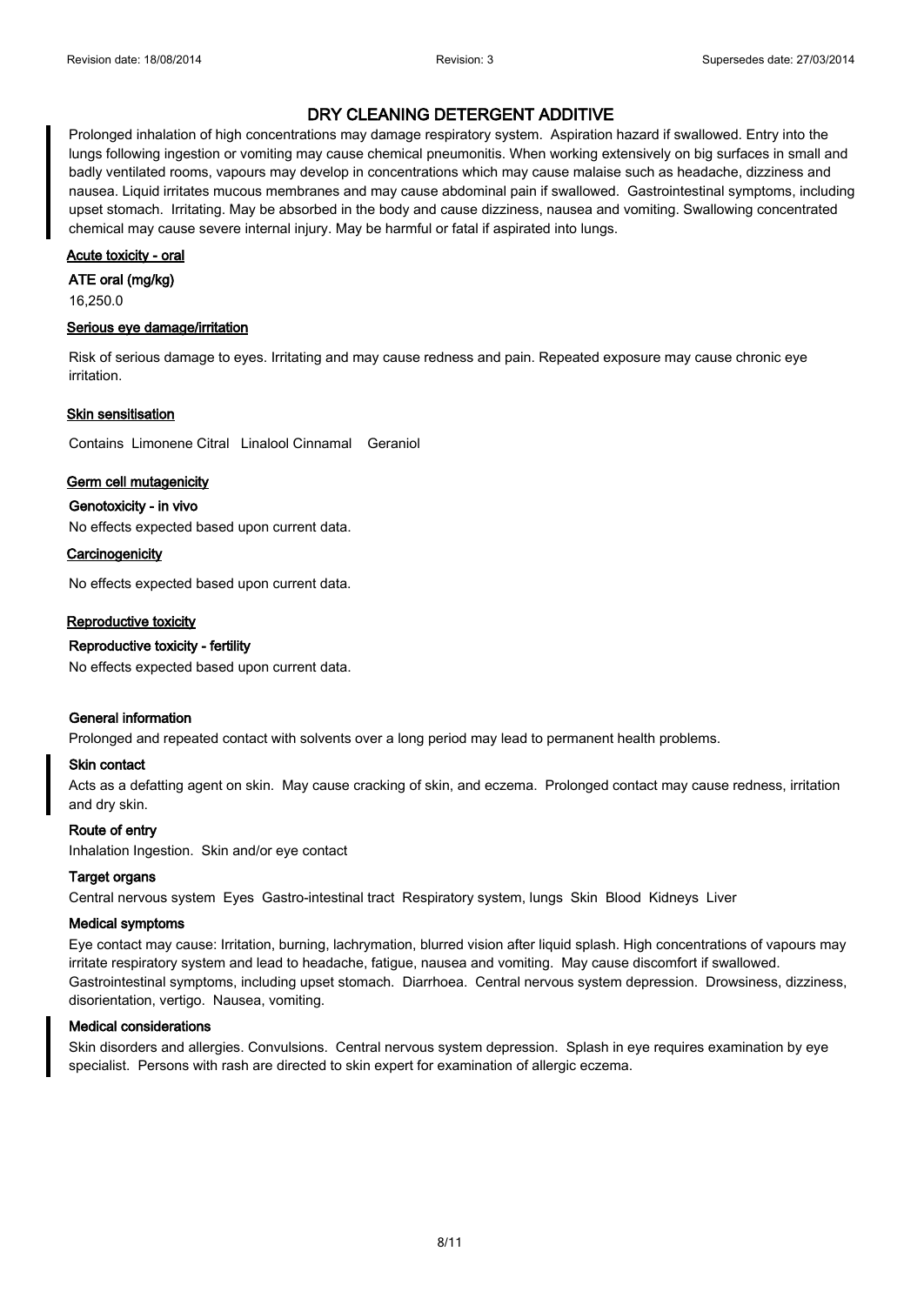# **Toxicological information on ingredients.**

# **Hydrocarbons, C11-C12, isoalkanes, <2% aromatics**

# **Acute toxicity - oral**

**Acute toxicity oral (LD50 mg/kg)**

5,000

**Species**

Rat

**Acute toxicity - dermal**

**Acute toxicity dermal (LD50 mg/kg)** 5000

**Species**

Rabbit

**SECTION 12: Ecological Information**

### **Ecotoxicity**

The product contains a substance which may cause long-term adverse effects in the aquatic environment. The product contains volatile organic compounds (VOCs) which have a photochemical ozone creation potential.

# **12.1. Toxicity**

### **Ecological information on ingredients.**

### **Hydrocarbons, C11-C12, isoalkanes, <2% aromatics**

### **Acute toxicity - fish**

LC50,  $>$ : > 100 mg/l,

# **Acute toxicity - aquatic invertebrates**

 $EC_{50}$ , >: > 100 mg/l,

### **Acute toxicity - aquatic plants**

 $IC_{50}$ ,  $>$ : > 100 mg/l,

# **Chronic toxicity - fish early life stage**

NOEC, <: < 1.0 mg/l,

# **Chronic toxicity - aquatic invertebrates**

NOEC, <: 10 mg/l,

# **12.2. Persistence and degradability**

### **Persistence and degradability**

Inherently biodegradable. Oxidises rapidly by photochemical reactions in air.

### **12.3. Bioaccumulative potential**

The product contains potentially bioaccumulating substances.

### **Partition coefficient**

Not determined.

# **Ecological information on ingredients.**

# **Hydrocarbons, C11-C12, isoalkanes, <2% aromatics**

# **Partition coefficient**

: 6.7-7.2

### **12.4. Mobility in soil**

**Mobility**

The product is insoluble in water and will spread on the water surface.

### **12.5. Results of PBT and vPvB assessment**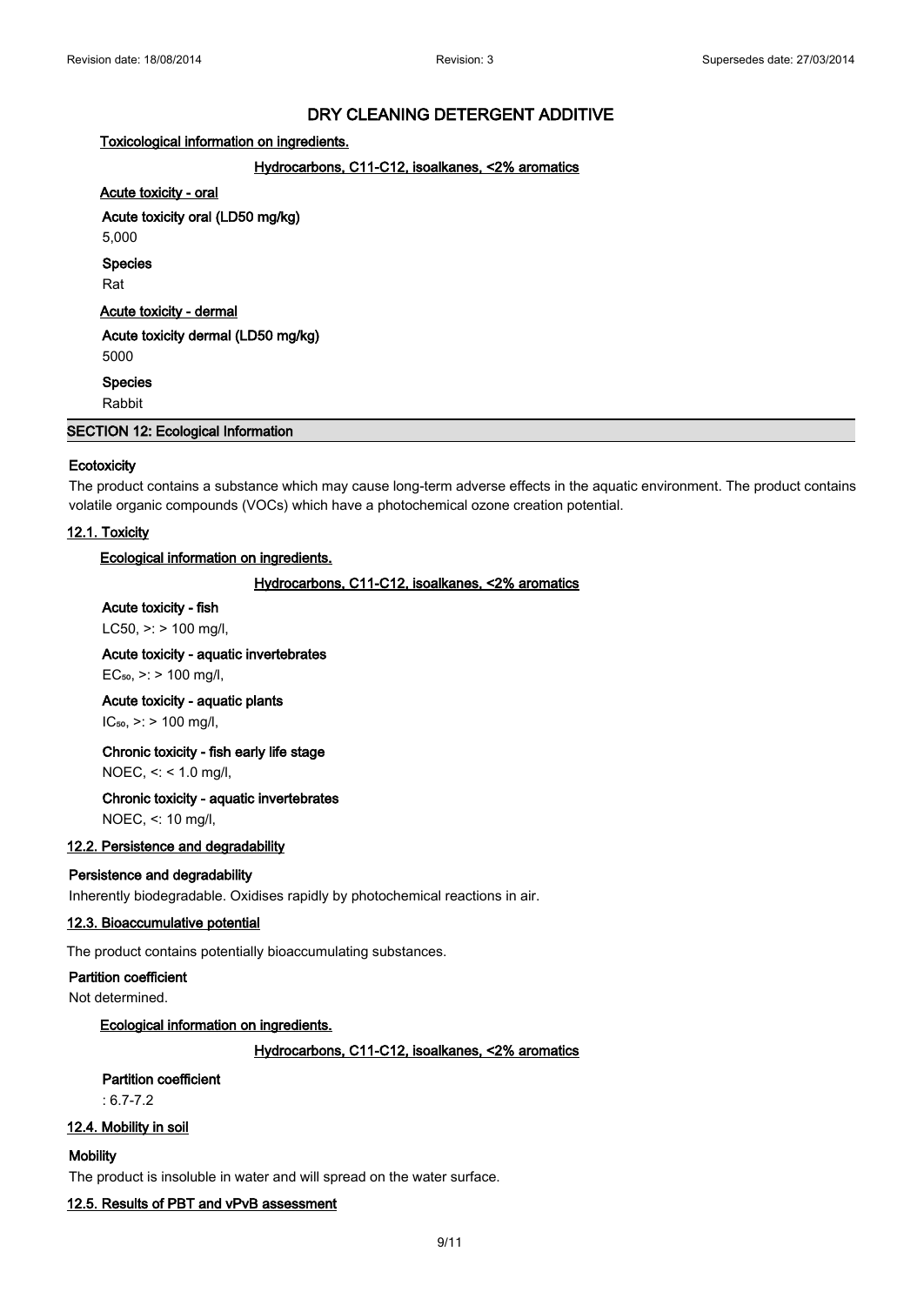This product does not contain any substances classified as PBT or vPvB.

# **12.6. Other adverse effects**

The product contains volatile organic compounds (VOCs) which have a photochemical ozone creation potential.

# **SECTION 13: Disposal considerations**

# **13.1. Waste treatment methods**

# **General information**

Waste is classified as hazardous waste. Disposal to licensed waste disposal site in accordance with the local Waste Disposal Authority. Waste, residues, empty containers, discarded work clothes and contaminated cleaning materials should be collected in designated containers, labelled with their contents. When handling waste, the safety precautions applying to handling of the product should be considered.

### **Disposal methods**

Dispose of waste and residues in accordance with local authority requirements. Confirm disposal procedures with environmental engineer and local regulations. Do not allow runoff to sewer, waterway or ground. Dispose of waste via a licensed waste disposal contractor.

# **SECTION 14: Transport information**

| 14.1. UN number  |      |
|------------------|------|
| UN No. (ADR/RID) | 3295 |
| UN No. (IMDG)    | 3295 |

### **14.2. UN proper shipping name**

Hydrocarbons, Liquid, N.O.S (Solvent Naphtha solution)

| 14.3. Transport hazard class(es) |   |
|----------------------------------|---|
| <b>IMDG class</b>                | 3 |
| 14.4. Packing group              |   |
| ADR/RID packing group            | Ш |
| <b>IMDG packing group</b>        | Ш |
| 14.5. Environmental hazards      |   |

# **Environmentally hazardous substance/marine pollutant**

No.

# **14.6. Special precautions for user**

No special storage precautions required. Supplied in accordance with "Limited Quantity" provisions.

# **14.7. Transport in bulk according to Annex II of MARPOL73/78 and the IBC Code**

Not applicable.

# **SECTION 15: Regulatory information**

# **15.1. Safety, health and environmental regulations/legislation specific for the substance or mixture**

### **National regulations**

The Control of Substances Hazardous to Health Regulations 2002 (SI 2002 No. 2677) (as amended). The Chemicals (Hazard Information and Packaging for Supply) Regulations 2009 (SI 2009 No. 716).

# **EU legislation**

Regulation (EC) No 1907/2006 of the European Parliament and of the Council of 18 December 2006 concerning the Registration, Evaluation, Authorisation and Restriction of Chemicals (REACH) (as amended). Regulation (EC) No 1272/2008 of the European Parliament and of the Council of 16 December 2008 on classification, labelling and packaging of substances and mixtures (as amended).

### **15.2. Chemical safety assessment**